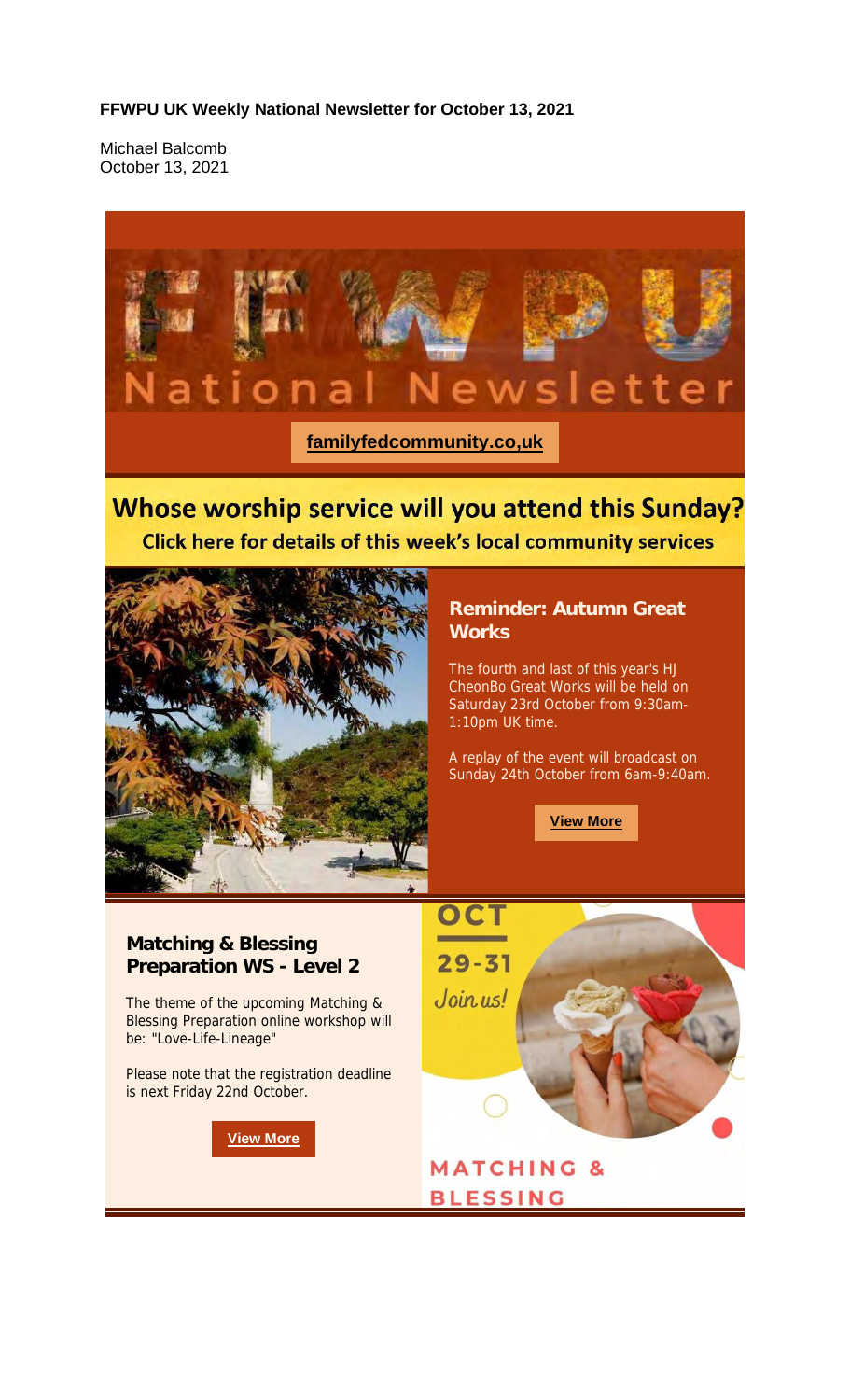

### **Website Update: \*New\* Affiliates Section Just Added!**

Check out the newly-added "Affiliates" section on our community website, where you will find the links to some of our key affiliates and organisations, such as UPF UK and FFWPU USA.

**View More**

### **True Mother's Speech at Grand CheonBo Festival**

"Cheonbo families are the Cheonbo flowers that will never wither or change."

The transcript of True Mother's address during the Grand CheonBo Festival on 10th October is now available.

**View More**



**MAKE THE** MOST OF **MARRIAGE**  **Make the Most of Marriage: BBB - Boost Your Balance, Be A Blessing**

Catch up on the **recording of the recent MMM meeting**, which featured a talk by Gabor & Manjola Vasmatics.

Details of the next meeting will be announced soon!

**Watch Here**

## **| Featured Article |**

A huge CONGRATULATIONS to all those who were inducted as CheonBo Victors during the Grand CheonBo Festival last Sunday!

Families from several London communities gathered at Lancaster Gate very early on Sunday morning to be honoured at a special service with the Founder through a live two-way broadcast from Korea, and others joined from communities around the country. The service included a ceremony to bestow holy robes and plaques of recognition of these families as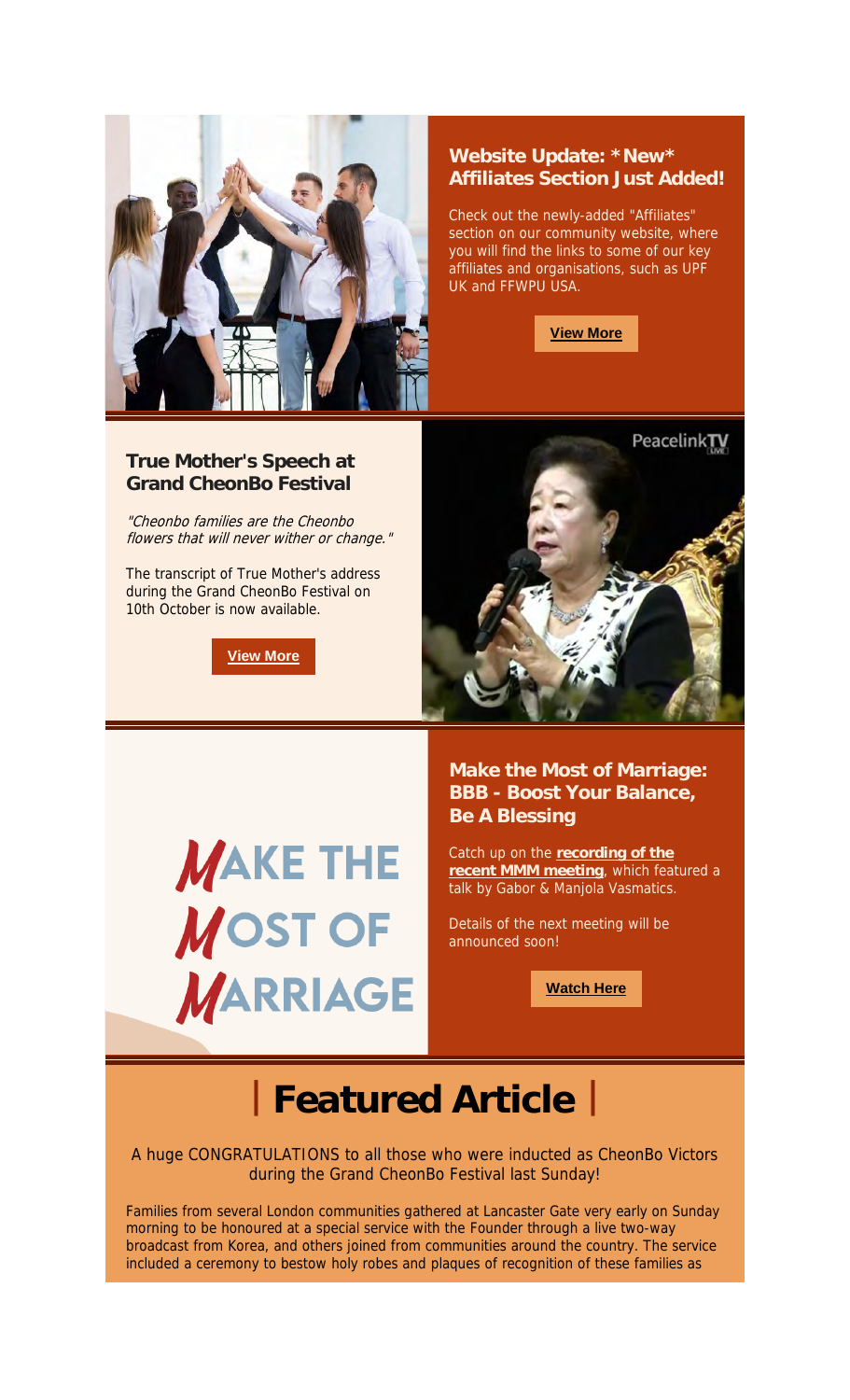"Cheonbo victors" or "heaven's treasures" in acknowledgement of their sterling efforts in outreach, sharing the Holy Marriage Blessing, and their life of prayer and devotion.

**Read more...**



# **| Upcoming Events |**

Please click on the title of the event(s) that you are interested in for further details:

**Community Worship Services** Sunday 17th October

## **WEEKLY**

**EUME Zoom Prayer Meeting** Every Wednesday at 7pm

**Early Morning Devotion via Zoom** Every Saturday from 5am–6.30am

## **OCTOBER**

**Matching & Blessing Workshop for 1st Generation and Jacob Children** Thursday 14th to Sunday 17th October

**Foundations: 40-Day Spiritual Leadership Course** Friday 15th October to Tuesday 23rd November

**Young Women's Speech Contest** Saturday 16th October

**Autumn HJ CheonBo Great Works** Saturday 23rd and Sunday 24th October

**Blessed Children and their Parents Atching & Blessing Workshop** Friday 29th to Sunday 31st October

**HARP UK: Halloween Party 2021** Saturday 30th October

**HARP Service (in-person and online)** Sunday 31st October